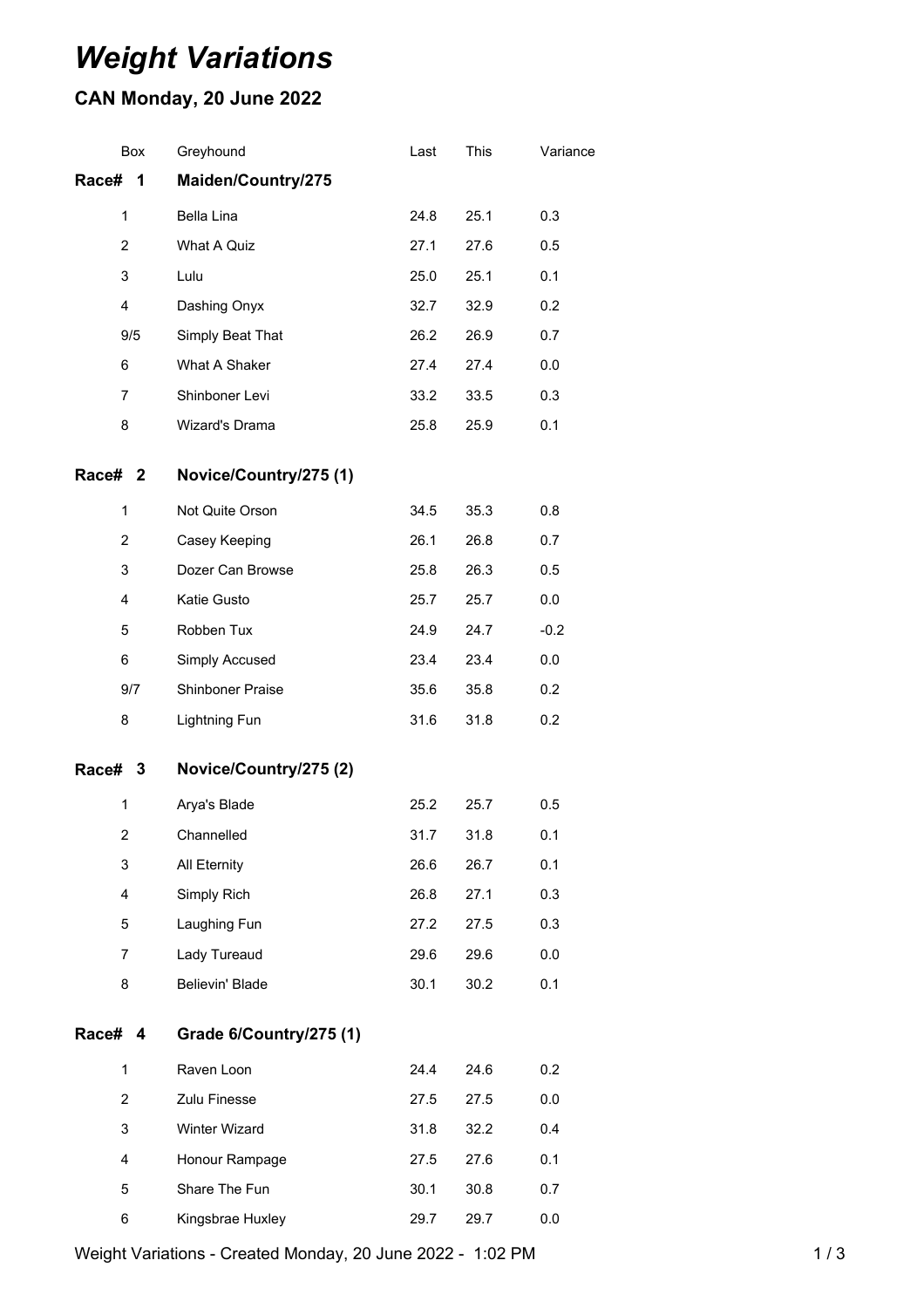## **CAN Monday, 20 June 2022**

|                | Box | Greyhound                    | Last | This | Variance |
|----------------|-----|------------------------------|------|------|----------|
| 7              |     | Kiwi Collection              | 26.8 | 26.9 | 0.1      |
| 8              |     | Darcy Keeping                | 32.1 | 32.0 | $-0.1$   |
| Race# 5        |     | Mixed 4/5/Country/275        |      |      |          |
| 1              |     | Queen Of Boss                | 29.5 | 29.5 | 0.0      |
| 2              |     | <b>Exploded Ravioli</b>      | 31.7 | 32.5 | 0.8      |
| 3              |     | Phantom Monelli              | 36.8 | 35.8 | $-1.0$   |
| 4              |     | Prime Rocket                 | 30.5 | 30.0 | $-0.5$   |
| 5              |     | Lady Day Star                | 25.0 | 24.9 | $-0.1$   |
| 6              |     | Paige Keeping                | 26.1 | 26.5 | 0.4      |
| $\overline{7}$ |     | Forty One Flash              | 27.1 | 27.0 | $-0.1$   |
| 8              |     | Pad Up Elyse                 | 28.1 | 28.5 | 0.4      |
| Race# 6        |     | Mixed 5/6/Country/380        |      |      |          |
| $\mathbf{1}$   |     | I'M A Tiger                  | 26.5 | 27.0 | 0.5      |
| $\overline{2}$ |     | Fundamentalist               | 24.9 | 24.8 | $-0.1$   |
| 3              |     | <b>Whippy Demon</b>          | 28.7 | 28.8 | 0.1      |
| 4              |     | Ninja Fun                    | 26.8 | 26.6 | $-0.2$   |
| 5              |     | Parallel                     | 26.0 | 25.4 | $-0.6$   |
| 6              |     | Still Dreaming               | 32.5 | 32.5 | 0.0      |
| 7              |     | Charos Diamond               | 26.3 | 26.3 | 0.0      |
| 8              |     | Vernalis Monelli             | 27.9 | 28.3 | 0.4      |
| Race# 7        |     | Free For All (s)/Country/275 |      |      |          |
| $\mathbf{1}$   |     | Escapology                   | 24.8 | 25.2 | 0.4      |
| $\overline{2}$ |     | <b>Global Trader</b>         | 32.7 | 32.7 | 0.0      |
| 3              |     | Curium                       | 28.9 | 28.6 | $-0.3$   |
|                | 9/4 | Bonanza Monelli              | 30.6 | 31.0 | 0.4      |
| 5              |     | Lektra Sarah                 | 25.0 | 25.5 | 0.5      |
| 6              |     | <b>Express Malt</b>          | 27.4 | 27.4 | 0.0      |
| $\overline{7}$ |     | Fawn Roller                  | 29.1 | 28.8 | $-0.3$   |
| 8              |     | Roll Out                     | 28.8 | 28.7 | $-0.1$   |
| Race# 8        |     | Mixed 5/6/Country/520        |      |      |          |
| $\mathbf{1}$   |     | Mr. Wick                     | 34.6 | 34.4 | $-0.2$   |
| $\overline{2}$ |     | Born A Star                  | 25.9 | 25.8 | $-0.1$   |
| 3              |     | Settle Gretel                | 28.6 | 28.4 | $-0.2$   |
| 4              |     | Fawn Mower                   | 33.1 | 33.6 | 0.5      |
|                |     |                              |      |      |          |

Weight Variations - Created Monday, 20 June 2022 - 1:02 PM 2 / 3